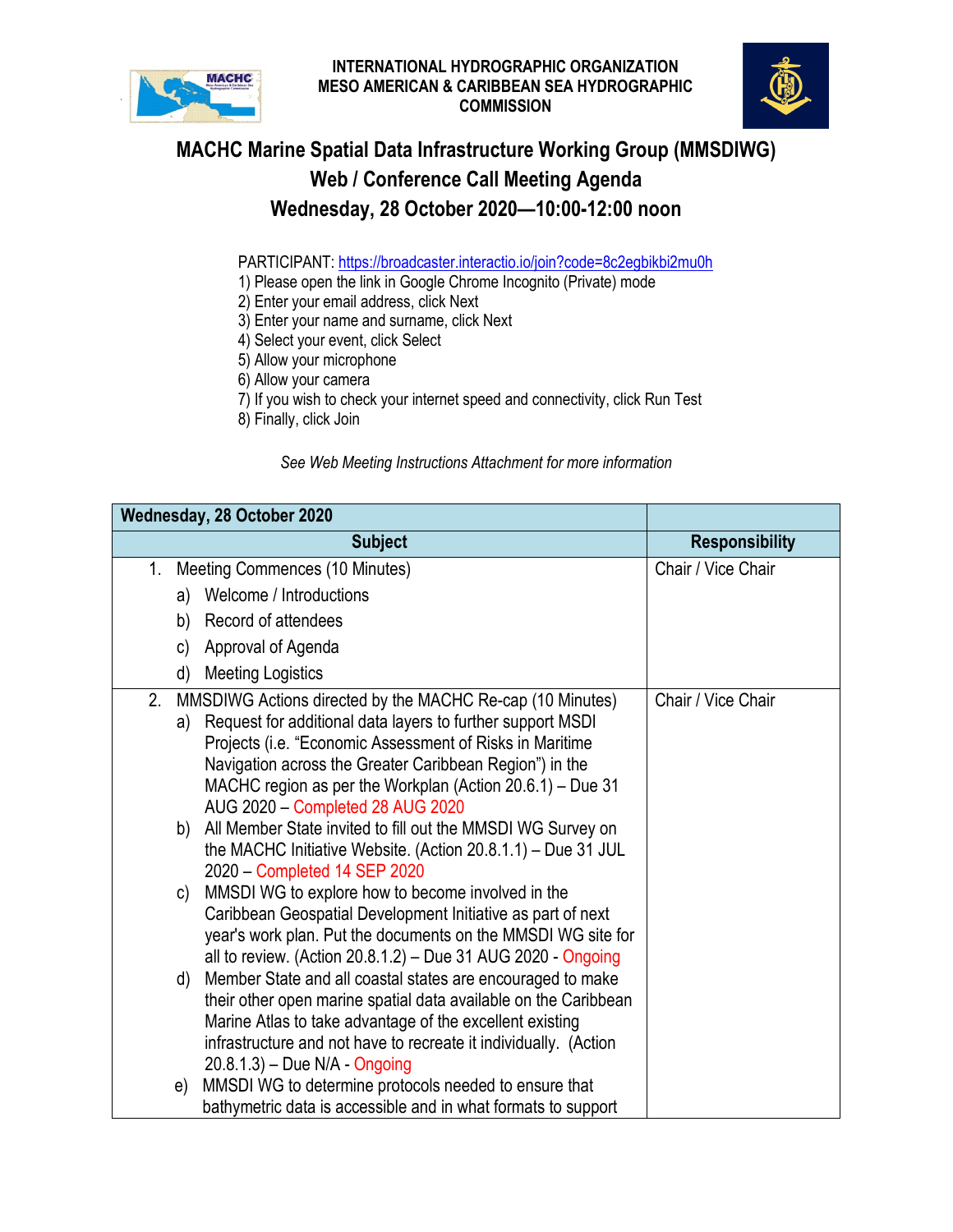| MapAction disaster response mapping requirements. (Action<br>20.8.4) - Due 31 AUG 2020 - In Work                                                                                                                                                                                                                                                                                                                                            |                                                                                                             |
|---------------------------------------------------------------------------------------------------------------------------------------------------------------------------------------------------------------------------------------------------------------------------------------------------------------------------------------------------------------------------------------------------------------------------------------------|-------------------------------------------------------------------------------------------------------------|
| 3. MSDI Inventories (05 Minutes)<br>Existing MSDI web-based resources inventory and new<br>a)<br>Additional Layers MSDI web-based resources inventory<br>The MSDI Inventory MS Response Letter was sent out to<br>the MACHC on 14 SEP 2020. Responses were due by 9<br><b>OCT 2020.</b><br>Encourage MS to complete/update both inventories.<br>https://www.iho-machc.org/mmsdiwg.html                                                      | Chair / Vice Chair                                                                                          |
| 4. Multiagency MSDI Governance (15 Minutes)<br>a) Multiagency MSDI Governance Presentation<br>https://iho.int/uploads/user/Inter-<br>Regional%20Coordination/RHC/NSHC/NSHC34/NSHC34-<br>E1a-UKHO_MSDI_Governance_Paper.pdf<br><b>Discussion/Questions</b>                                                                                                                                                                                   | Dr. Gerald J. Wong<br>Data Strategy and<br><b>Information Governance</b><br>Lead, UK Hydrographic<br>Office |
| Regional MSDI collaboration opportunities (30 Minutes)<br>5 <sub>1</sub><br>a) Potential projects / Use Cases<br>Risk Assessment and Mitigation Measures of Maritime<br>Navigation in the Caribbean Sea<br>CATZOC Use for Economic Assessment of Risks in<br>Maritime Navigation across the Greater Caribbean Region<br>Project                                                                                                             | Chair / Vice Chair / All<br>MS / Observers<br>Amrika Maharaj<br>University of West Indies                   |
|                                                                                                                                                                                                                                                                                                                                                                                                                                             | Dawn Seepersad<br>University of West Indies                                                                 |
| MMSDIWG Work Plan (05 minutes)<br>6.<br>a) Available on MMSDIWG section of MACHC Initiative website<br>b) Any other suggestions?<br><b>Discussion</b>                                                                                                                                                                                                                                                                                       | Chair / Vice Chair                                                                                          |
| Bathymetric Data Protocols (15 minutes)<br>a) Disaster Response Request Process?<br>Data formats needed for Disaster Response?<br>b)<br>Process for sharing with Disaster Response organizations?<br>C)<br><b>Discussion</b><br>d)                                                                                                                                                                                                          | Chair / Vice Chair / All<br>MS / Observers<br>Matt Sims / Sudesh<br><b>Botha</b><br><b>MapAction</b>        |
| MMSDIWG Report to the MACHC Plenary Meeting (25 minutes)<br>8.<br>What are the MMSDIWG key accomplishments since<br>a)<br>MACHC20?<br><b>MMSDIWG Actions</b><br>MMSDIWG Workplan<br>$\blacksquare$<br><b>MMSDIWG Use Cases / Partnerships</b><br>$\overline{\phantom{a}}$<br><b>MMSDIWG Future Direction?</b><br>b)<br>MMSIDWG Recommendations for the MACHC21 Plenary?<br>C)<br>MSDI Industry Presentations - No more than two slots<br>d) | Chair / Vice Chair / All<br>MS / Observers                                                                  |
| Next Steps (05 Minutes)<br>9.                                                                                                                                                                                                                                                                                                                                                                                                               | Chair / Vice Chair                                                                                          |